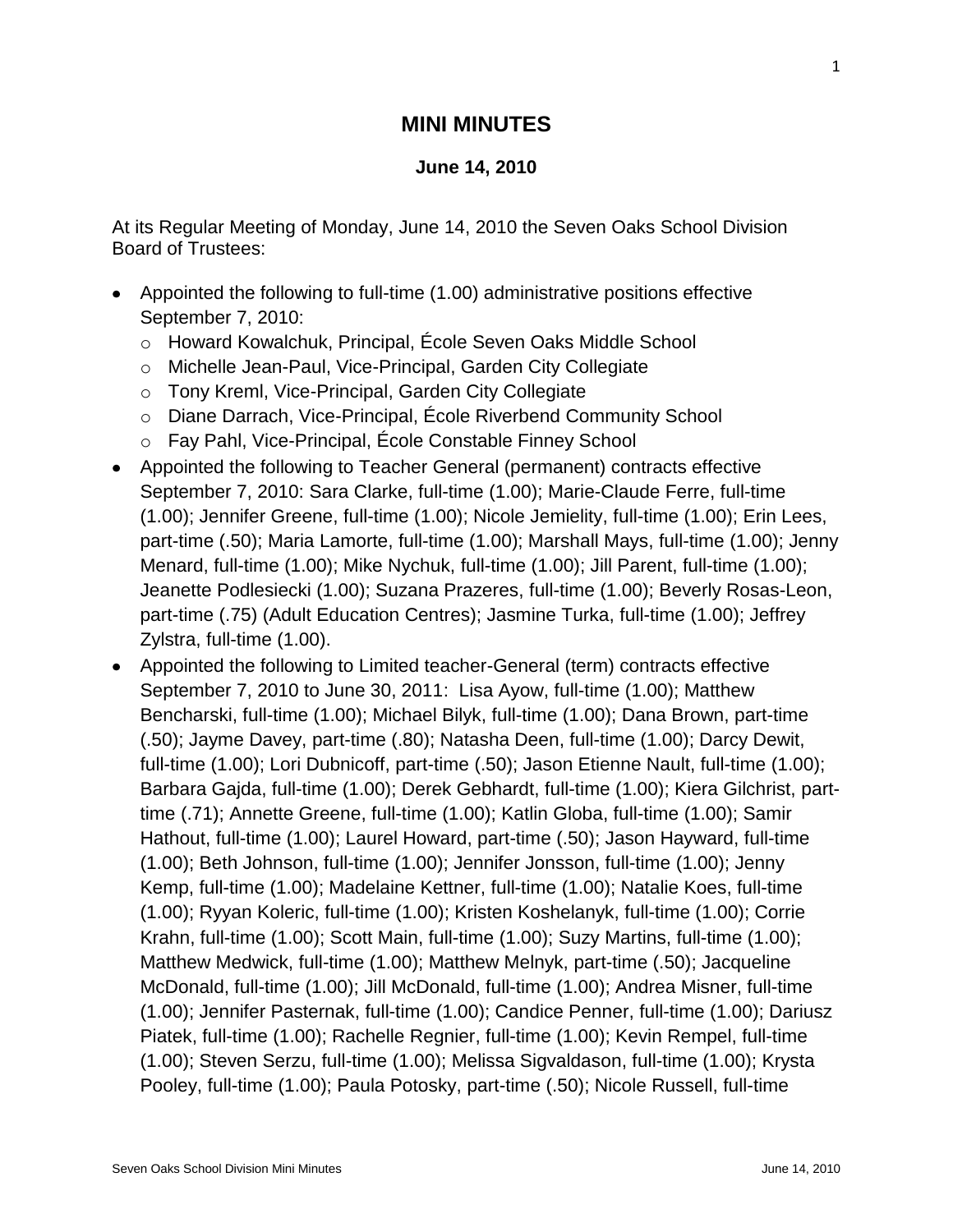(1.00); Rachelle Regnier, full-time (1.00); Ryan Smithson, full-time (1.00); Heather Stephens, full-time (1.00); Lisa Sylvestre, full-time (1.00); Kim Trudeau, full-time (1.00); Heather Valdez, full-time (1.00); Ashley Venables, full-time (1.00); Martina Vergata, full-time (1.00); Curtis Walker, full-time (1.00); Chad Wilson, full-time (1.00); Edward Younger, full-time (1.00); Charlotte Zajac, full-time (1.00).

- The following were appointed to Limited Teacher-General (term) contracts: Melanie Barnes, full time (1.00), effective September 7, 2010 to May 22, 2011 Michelle Broder, full-time (1.00), effective September 7, 2010 (indefinite) Crystal Cousins, full-time (1.00), effective September 7, 2010 to January 28, 2011 Crystal Cousins, part-time (.50), effective January 29, 2011 to June 30, 2011 Samantha Evans, full-time (1.00), effective September 7, 2010 to April 17, 2011 Craig Gawryluk, part-time, (.50), effective September 7, 2010 to December 22, 2010 Sharon Kaye, part-time (.50), effective September 7, 2010 to December 22, 2010 Shelly Zulak-Labay, part time (.75) (Adult Education Centres), effective September 7, 2010 to January 31, 2011
- Appointed Christine Ryckman and Amanda Toews to substitute teacher contracts effective the 2009-2010 school year.
- Appointed Kevin Harms to the position of full-time (1.00) Technology Assistant effective June 14, 2010.
- Appointed Gerald Klassen to the position of full-time (1.00) Technology Assistant effective June 21, 2010.
- Appointed Lynn Bunn and Ben Lower to full-time (1.00) paraprofessionals effective September 7, 2010.
- Appointed Catherine Stevenson to a part-time (.50) paraprofessional position effective June 2, 2010.
- Granted leaves of absence, without pay, effective the 2010-2011 school year to: Stacey Brown, part-time (.50); Yolanda Buchberger, part-time (.10); Ron Budowski, full-time (1.00); Gordon Fritzsche, full-time (1.00); Tanya Kohut, part-time (.50); Linda Mercier, full-time (1.00); Roman Pilipowicz, full-time (1.00); Sheila Tabak, parttime (.50); Claire Yildirim, part-time (.50).
- Granted Crystal Wiens a full-time (1.00) leave of absence, without pay, effective February 1, 2011 to June 30, 2011.
- Granted Lisa Ayow to a full-time (1.00) leave of absence, without pay, effective January 4, 2011 to June 30, 2011.
- Granted Colleen Herosian to a full-time (1.00) leave of absence, without pay, effective January 6, 2011 to June 30, 2011.
- Granted Nancy Charles (Adult Education Centres) a full-time (1.00) leave of absence, without pay, effective November 8, 2010 to January 31, 2011 and a parttime (.50) leave of absence, without pay, effective February 1, 2011 to June 30, 2011.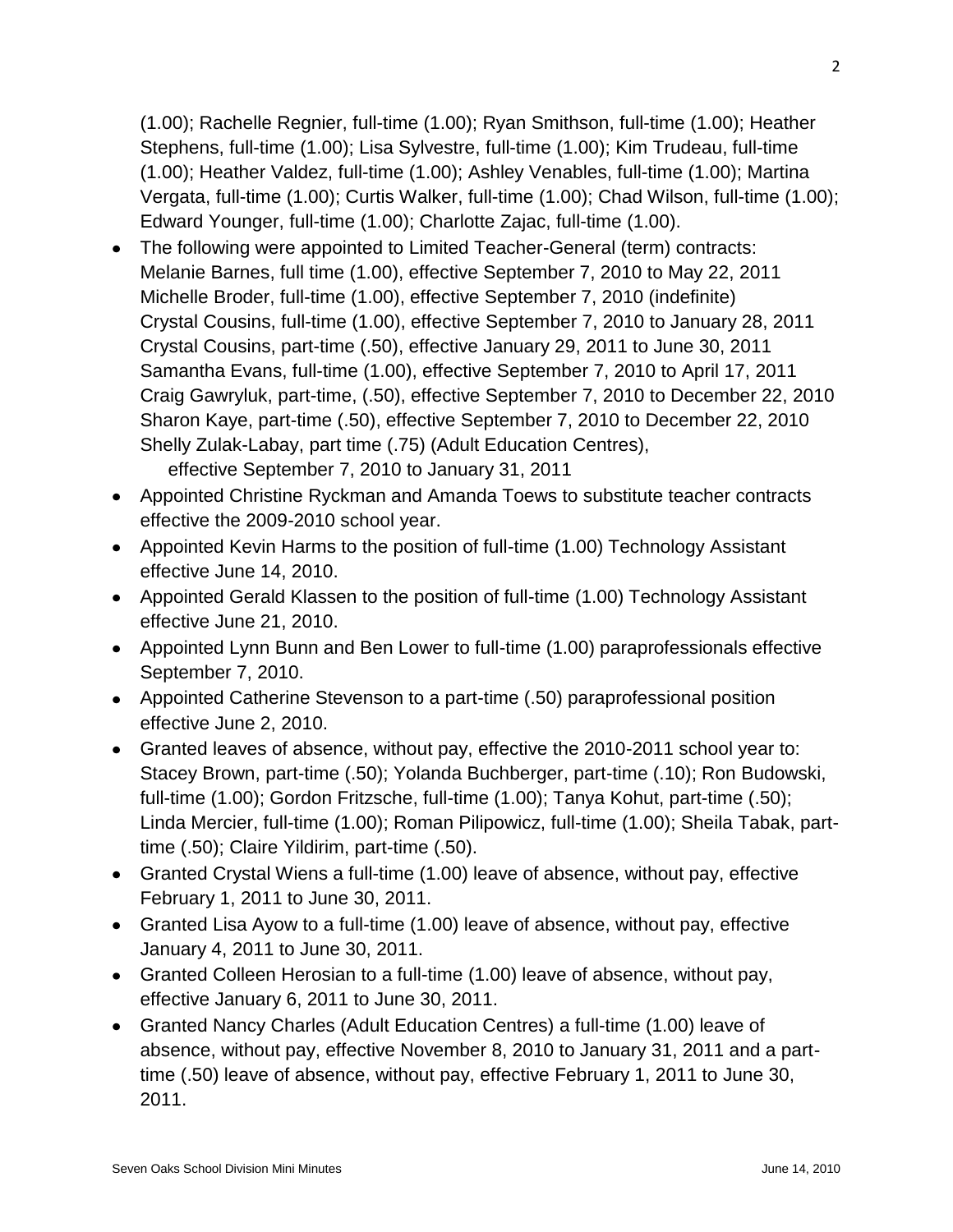- Granted Jennine Scott, part-time (.10) and Warren Persowich, part-time (.20) leaves of absence, without pay, effective the 2010-2011 school year.
- Granted Maria Cullum a part-time (.50) leave of absence for the 2010-2011 school year to serve as SOPA President.
- Received notice of intent to resign from Wendy Chase, teacher, effective June 30, 2010.
- Received notice of intent to resign from Michael Bilyk and Dan Rogocki, paraprofessionals, effective June 30, 2010.
- Received notice of intent to resign from Jonathan De Piero, Technology Assistant, effective May 28, 2010.
- Received notice of intent to retire from Barb Sucharov, paraprofessional, effective June 30, 2010.
- Received notice of intent to retire from Sharon Gunter, custodian, effective June 30, 2010.
- Rescinded Superintendents' Personnel Report motion #10-153 granting Sukhbir Gill a part-time (.50) leave of absence, without pay, effective September 7, 2010 to June 30, 2011.
- Received as information: Collective Bargaining Update; MSBA Regional Meeting Update; CSBA Conference 2014 to be held in Winnipeg; City Zoning Variance Meeting, June 16; Portables Update; Amber Trails Update; Land Exchange Agreement between Seven Oaks and Genstar; PWI Employee Life Insurance, Extended Health Care and Dental Renewal; Ward Boundaries, Five Year Capital Plan Update 2011-12 to 2015-16; Workplace Safety and Health Steering Committee 2009-2010 Annual Report; Graduation Rates; Garden City Collegiate receiving award from Rainbow Stage for their Chicago performance; Victory Celebrating 90 years with a Family BBQ on June 15, H.C. Avery Open House, Elwick Flood Update, United to Change Windup.
- Approved the Land Exchange Agreement between the Seven Oaks School Division and Genstar Development Company.
- Approved that the Board pay its Manitoba Association of School Trustees membership fees in the amount of \$75,373.15 plus 5% GST for the period of July 2010 to June 2011.
- Approved that the Board grant \$900 towards the local purchase of needed supplies to support the work of Carol Moar, Special Education Coordinator; Jennine Scott, Psychologist, E.C.S.S. and Alison Wells, Teacher, Margaret Park School with the Canadian Humanitarian Organization for International Relief.
- Approved that the Board appoint Blue Cross as the Employee Assistance Plan provider for Seven Oaks School Division (Non-Teaching Staff) effective August 1, 2010.
- Approved that Maxim Truck and Trailer be awarded the bus tender.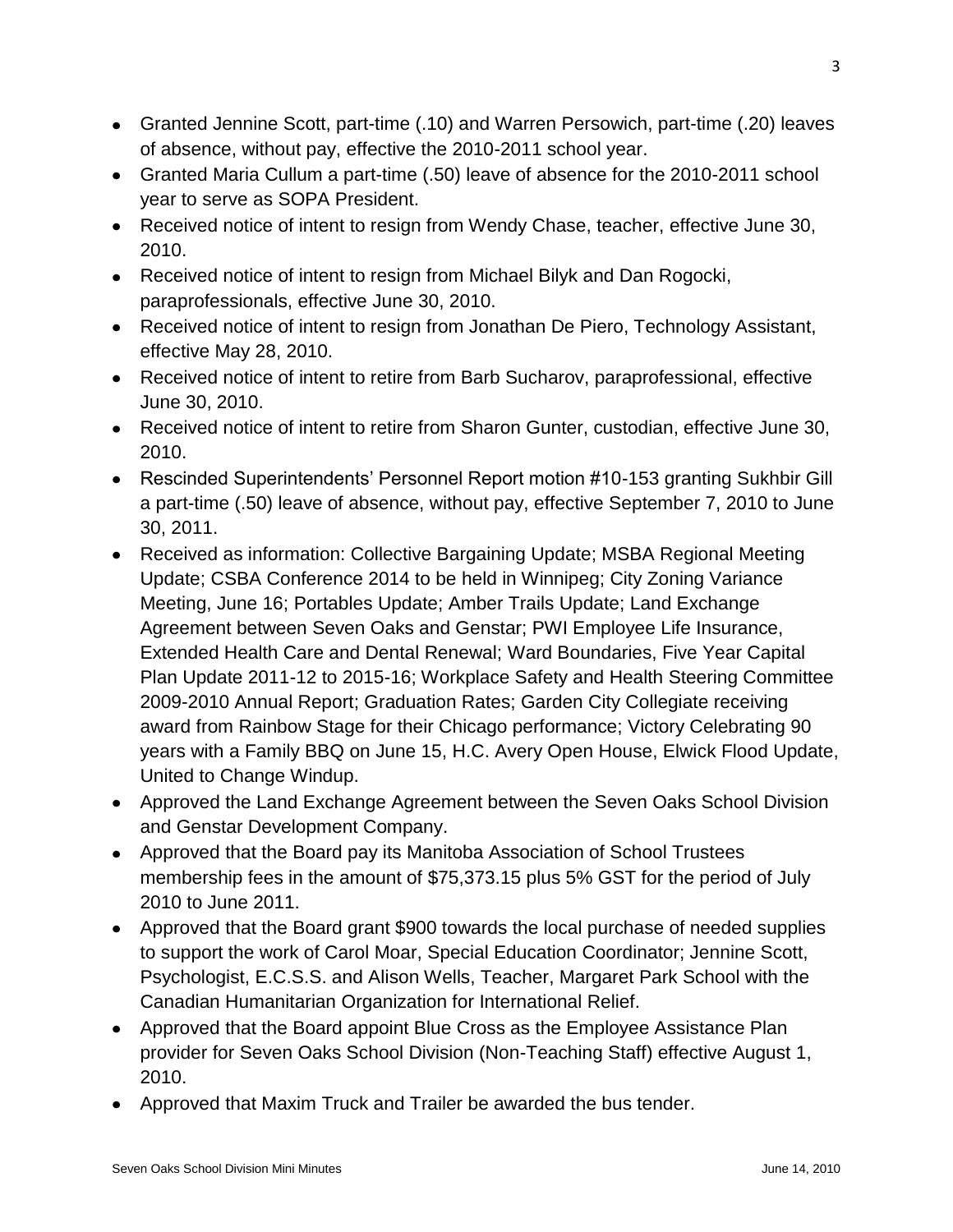- Approved that the Board endorse the MAST Reliable Life Student Accident Insurance Program for the 2010-2011 school year and that we continue to update the link on the Division's webpage.
- Approved that the Board submit its Five Year Capital Plan Update 2011-12 to 2015- 16.
- Heard a delegation from West St. Paul School regarding Community Led Emissions Reduction Program.
- Approved that the Board supports and endorses the Community Led Emissions Reduction Program for the West St. Paul Plan as presented by West St. Paul School.
- Approved that the Superintendent or his designate approve the awarding of all tenders and capital payments on a regular basis during the months of July and August and report the approvals at the Regular Board Meeting on Monday, August 30, 2010.
- That the request to hold religious exercises at West St. Paul School be received.
- Approved that the request to hold the Croatian Pavilion at West Kildonan Collegiate for Folklorama 2010 be received.
- Approved for payment:
	- o Cheques #2103517-#2103869, #210148-#210160 (US), direct deposit #210004621-#210005132 and pre-authorized debits #201005-#201006 in the amount of \$4,059,675.72.
	- o Invoice No. 7971 for Renovations at Edmund Partridge Community School in the amount of \$94.50 be paid to Number Ten Architectural Group.
	- $\circ$  Invoice No. 7972 for West St. Paul School Groom Room, Lifts & Ramp in the amount of \$983.78 be paid to Number Ten Architectural Group.
- Approved that revised Policy DJEE Purchasing Procedures be approved for inclusion in the Policy Manual.
- Approved that Policy GABFA Chemical and Biological Control Plan be approved for inclusion in the Policy Manual.
- Approved that revised Policy DJDJ Hand Held Wireless Communication Device (Cell Phone) Policy be approved for inclusion in the Policy Manual.
- Approved that Policy GABAF Dealing with Emergencies be approved for inclusion in the Policy Manual.
- Approved that revised Policy KG/R Rental of School Facilities be approved for inclusion in the Policy Manual.
- Approved that Policy CGBAF Accounting Supervisor be approved for inclusion in the Policy Manual.
- Approved that revised Policy CGBAG Accountant be approved for inclusion in the Policy Manual.
- Received Conference Reports from: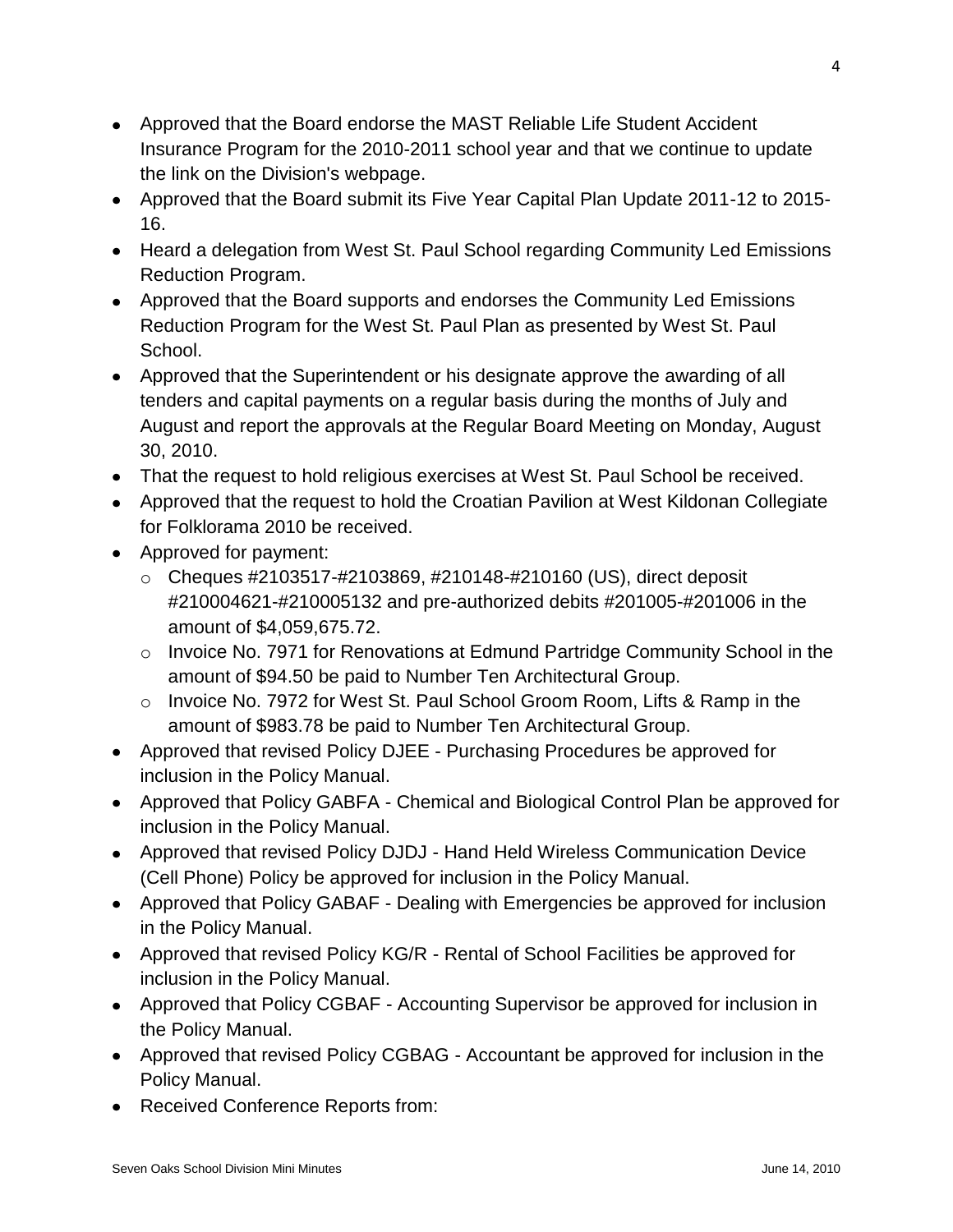- o Suzanne Simpson, Teacher, James Nisbet Community School: 2010 FETC Conference, January 11 to 15, 2010 - Orlando, Florida.
- o Carol Stankey, Teacher, Edmund Partridge Community School: NCTM Conference, April 21 to 24, 2010 - San Diego, California.
- o Cory Ruppenthal, Teacher, É.S.O.M.S.: Texas Computer Education Association (TCEA), February 8 to 12, 2010 - Austin, Texas.
- o Gwen Birse, Principal, ÉSOMS: NCTM 2010 Annual Meeting and Exposition, April 19 to 24, 2010 - San Diego, California.
- o Diane Darrach, Vice-Principal, École Constable Finney School: NCTM 2010 Connections Linking Concepts and Context, April 19 to 23, 2010 - San Diego, **California**
- Received correspondence from:
	- o Manitoba Education, School Programs Division: National and International Assessment Activities.
	- o MSBA e-bulletin June 2, 2010.
	- o Manitoba Healthy Living, Youth and Seniors: Tessa Vallittu, Danny Gomes Garden City Collegiate and Robin Quintana, Kristin Coulis - West Kildonan Collegiate. Recipients of a Manitoba Youth Leadership Scholarship.
	- o Greg Selinger, Premier of Manitoba: Danny Gomes and Tessa Vallittu, Garden City Collegiate - recipients of the Premier's Healthy Living Award for Youth.
	- o MSBA Metro Winnipeg Collective Bargaining Coordinating Meeting: Friday, October 8, 2010 at 12:00 noon (approximately 1 1/2 hours).
	- o Donna Edmundson, Community Grants Administrator, The Winnipeg Foundation: Approval of a grant of \$2500 in support of the Kildonan Youth Activity Centre youth snack program.
	- o Naomi Kruse, Executive Director, Manitoba Association of Parent Councils: Thank you letter to the Division for sponsoring their Annual General Meeting and Conference on April 23 and 24, 2010.
	- o Metro Presidents of the Manitoba Teachers' Society: Letters to The Honourable Nancy Allan and Hugh Coburn regarding concern around the safety and wellbeing of staff and students caused by inclement weather conditions.
	- o Barb Cerilli, Edmund Partridge Community School: Letter to West Kildonan Legion #30 thanking the Executive for the generous donation of a refrigerator and freezer for the breakfast program at Edmund Partridge School.
	- o Winnipeg Free Press Article "Garden City Collegiate Celebrates Opening".
	- o Cliff Meder, Director of Operations, Seven Oaks School Division: Letter to Public Schools Finance Board regarding Modular Classrooms and Link Addition to École Riverbend Community School.
	- o MSBA School Board Candidate Information Sessions.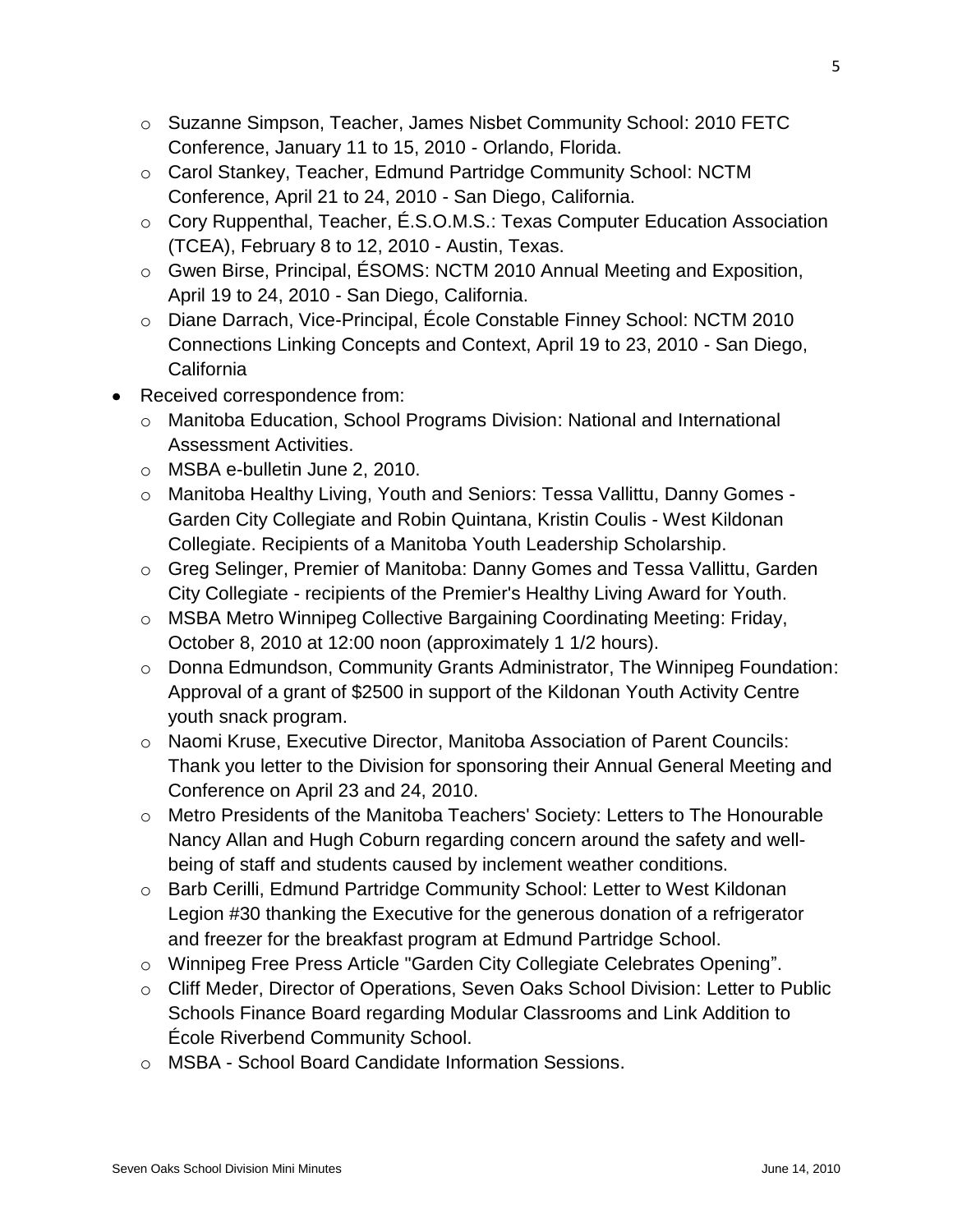- o Rennie Bodi, Consumer Communications Coordinator-Power Smart, Manitoba Hydro: Letter to Cliff Meder, Director of Operations, thanking him for his recent assistance and contribution to the Manitoba Hydro / Global Television series, It's Bigger Than You Think.
- o Jamie Krutkevich Slight, President, Seven Oaks Teachers' Association: Thanking the Board for meeting with teachers on May 10, 2010 to discuss supporting student learning.
- o Mystery Lake School Division: Job Bulletin for Assistant Superintendent Human Resources, Personnel and Research.
- o Ruth W. Norton, Sagkeeng First Nation Band Member: Commending both Kim Kovacs, Principal and Edith Muzyka, Teacher - Belmont School on a recent play representing various themes related to ethnic groups within Manitoba, with a portion of the play focusing on the Anicinabe people.
- o Victory Family BBQ Celebrating 90 Years of Victory.
- o Assembly of Manitoba Chiefs: Legacy of the Indian Residential School System, June 16-19, 2010 - The Forks.
- o Communiqués CMEC Copyright Consortium Pleased with New Federal Copyright Legislation.
- o George Coupland, Director, Labour Relations, MSBA: Collective Bargaining Update.
- o Public Schools Finance Board Change of Address.
- o Announcement Schools Finance Branch: Lynne Mavins, the Assistant Director of the Schools Finance Branch will become the Acting Director of the Branch effective July 5, 2010.
- o Rick Dedi, Executive Director, Public Schools Finance Board: Authorizing the Division to proceed with the renovation to add washroom facilities to École Leila North Community School.
- o Rick Dedi, Executive Director, Public Schools Finance Board: Authorizing the Division to proceed with the award for the Modular Classrooms and Link addition at École Riverbend Community School with Van Ast Construction Ltd.
- o Paul Birston, Manager or Architectural Services, Public Schools Finance Board: Garden City Collegiate - Elevator and Grooming Room.
- o Cliff Meder, Director of Operations, Seven Oaks School Division: Garden City Collegiate Addition and Renovation Change Order No. 11.
- o Manitoba NewsRelease: Province Announces Groundbreaking for new School in Southwest Manitoba.
- o Manitoba NewsRelease: Provinces Reaches Tentative Labour Agreement with Manitoba Nurses.
- o Manitoba NewsRelease: Premier Salutes Youth for Leadership in Healthy Living.
- o MSBA Labour Relations: Update CPI, Unemployment Rate, Regional Trends.